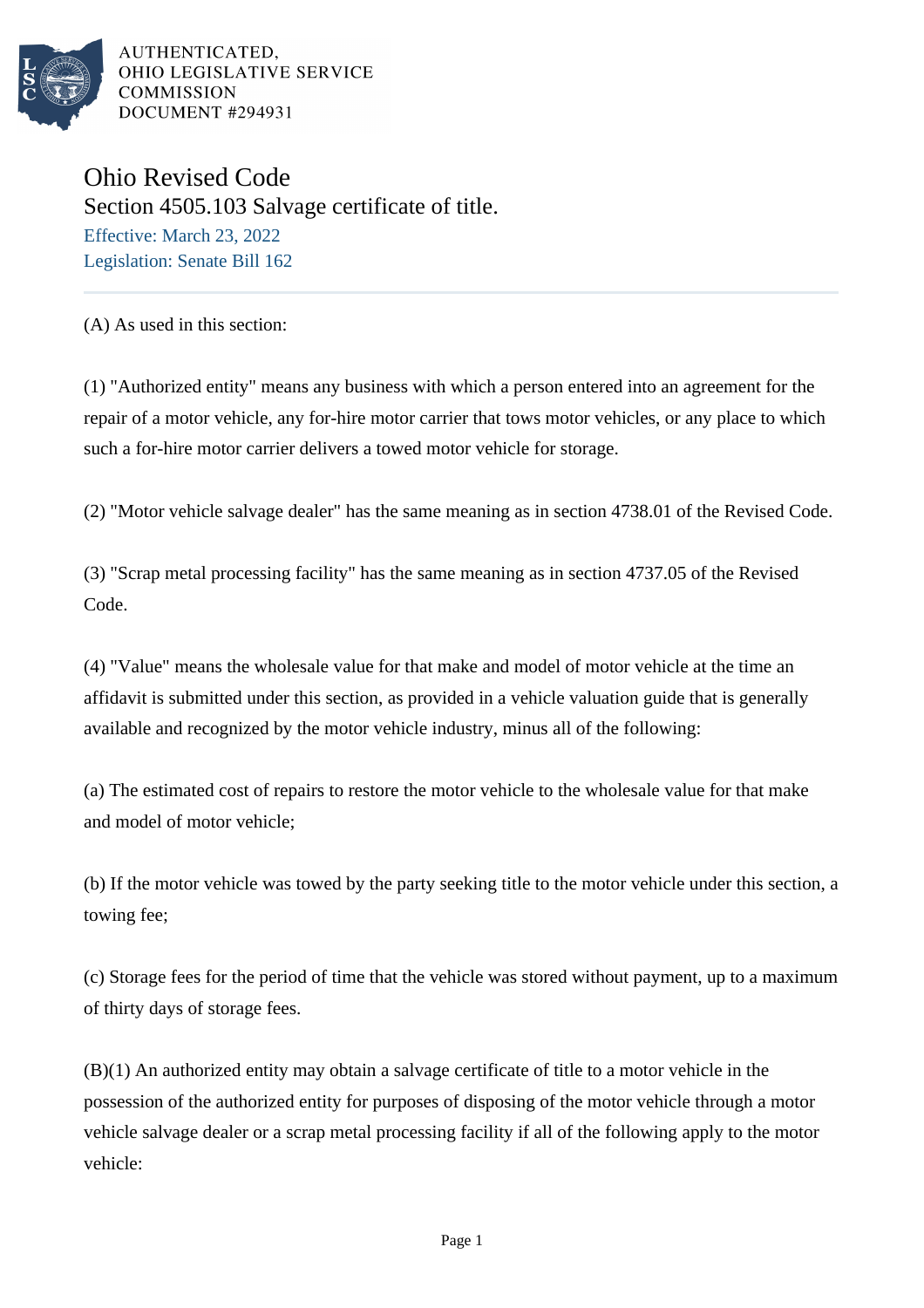

AUTHENTICATED. OHIO LEGISLATIVE SERVICE **COMMISSION DOCUMENT #294931** 

- (a) The motor vehicle has a value of less than one thousand five hundred dollars.
- (b) The motor vehicle is inoperable.
- (c) The motor vehicle is impossible to restore for highway operation.

(2) In order to obtain a salvage certificate of title to a motor vehicle, the authorized entity shall cause a search to be made of the records of an applicable entity listed in division  $(F)(1)$  of section 4513.601 of the Revised Code to ascertain the identity of the owner and any lienholder of the motor vehicle. Within eight business days after receiving the identity of the owner and any lienholder of the motor vehicle, if the vehicle remains unclaimed, the authorized entity shall send written notice to any owner and any lienholder of the vehicle by certified or express mail with return receipt requested, by certified mail with electronic tracking, or by a commercial carrier service utilizing any form of delivery requiring a signed receipt. If the motor vehicle came into the possession of a towing service or storage facility as a result of being towed, the notice shall include notice that if the owner disputes that the motor vehicle was lawfully towed, the owner may be able to file a civil action under section 4513.611 of the Revised Code.

(3) Not sooner than thirty days after the notice has been received, as evidenced by a receipt signed by any person, or the authorized entity has been notified that the delivery was not possible, an agent of the authorized entity may complete and sign an affidavit, on a form prescribed by the registrar of motor vehicles, attesting that the motor vehicle qualifies for disposal under this section and that all of the requirements of this section have been complied with. The affidavit shall include the make and model of the motor vehicle; the vehicle identification number if available; an itemized statement of the value of the motor vehicle; a description of the damage to the motor vehicle; the length of time that the motor vehicle has remained unclaimed; that a notice to remove the motor vehicle has been sent to any titled owner or lienholder by certified or express mail with return receipt requested, by certified mail with electronic tracking, or by a commercial carrier service utilizing any form of delivery requiring a signed receipt; and that a search of the title records has been made for outstanding liens on the motor vehicle. The authorized entity also shall photograph the motor vehicle to substantiate the determination that the value of the motor vehicle is less than one thousand five hundred dollars.